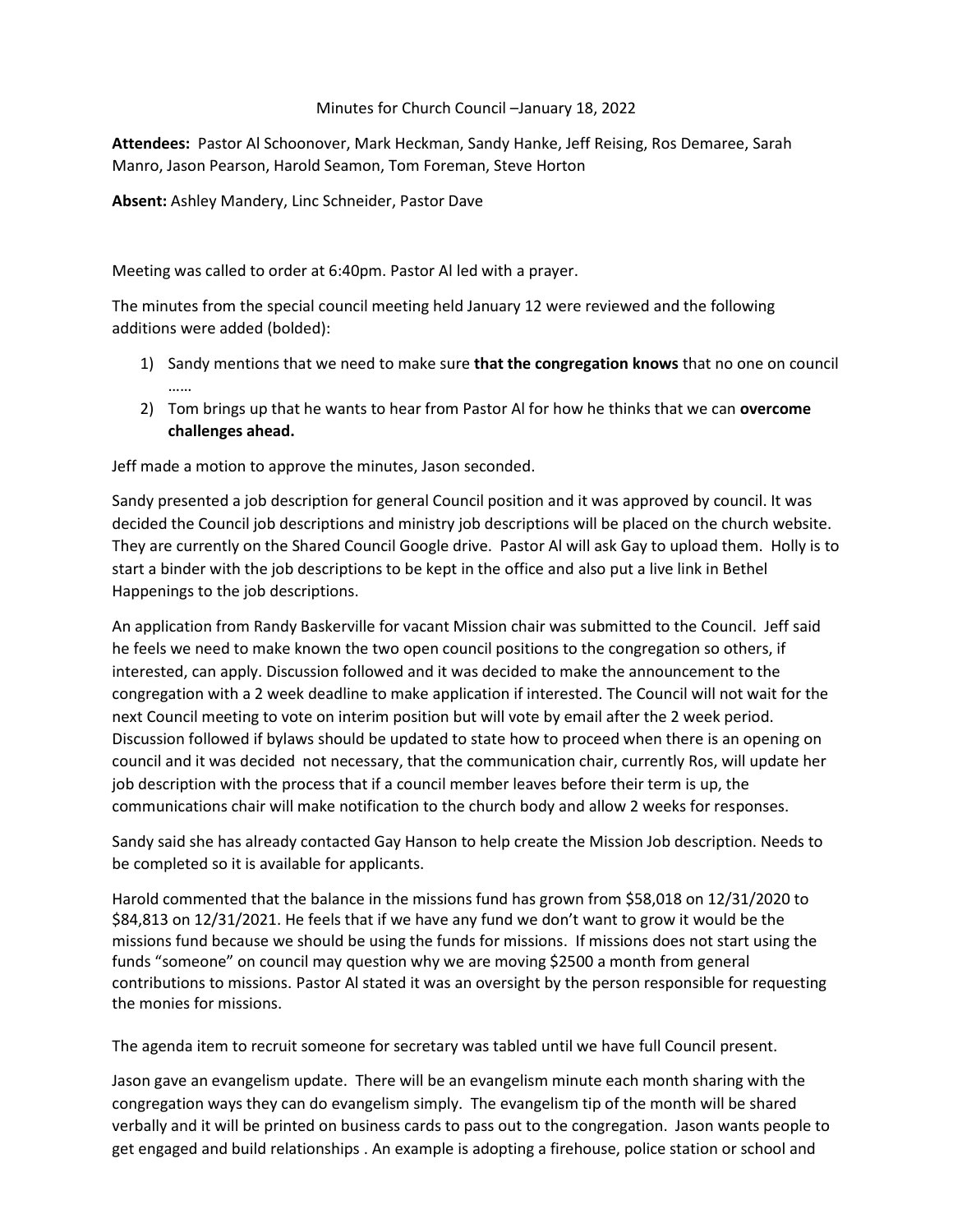have people from the congregation bring cookies or gift cards etc. and let them know Bethel is praying for them. He will ask the city where we can help to find avenues for Bethel to reach out. He sees it as climbing a ladder to areas of comfort for the congregation.

Steve mentioned Bethel used to have a live nativity and there would be lines of cars to see it. Then could then drive by and get cookies and hot chocolate the church passed out. Possibility for Evangelism outreach.

Sarah is making the Comedy Night posters available on regular paper so if council knows someone from the church who is currently not going to church or on the fence, they can use the poster as stationary and write on the poster and invite the person to be our guest. It was decided the admittance fee for those guests will come from Missions budget. Chris Byerly is helping with the auction portion of the evening and could use some financial help.

Sandy brought up that when we have fundraisers we should be reporting to the congregation how much was brought in so the congregation stays engaged in what's happening.

Pastor Al discussed the MIA list. He explained 1<sup>st</sup> of the month the Care Committee and Pastors go over the list, divide the names and make calls. He asked for guidance as to whether the Care Committee or the Council should notify members who have not attended for over 2 years that they will be removed from our rosters. No decision was made. Discussion followed. Attendance is by individual so names on the list are not associated to the family but the individual. Pastor said the names stay in our system but are marked as a nonmember. Tom wanted to know what the process is to help identify people missing, to catch people before they are missing for 2 months. Don't feel John and Gay doing attendance is reliable. He said people need to phone each other. People want to help and we need to let them know they are missed . Discussion followed about reinstating welcome sheet in pews. Mark stated 1<sup>st</sup> priority is to generate a monthly diagnostic report; how many members, how many active, how many come off list, names of who is off the list. Pastor said that can be accomplished through REALM. Mark will go to next Tuesday staff meeting Jan. 25 to discuss REALM reporting. Will also attend Friday's Care Committee to discuss MIA list.

Sandy asked if members who have been absent from church for 2 months and therefore lose their voting status should be notified. Tom said not necessary; they come back once and they have their vote privilege back- it's a mute point.

Jeff reported the air handlers are stable and working well.

Harold shared that there are over 4 pages of accounts and those accounts have subaccounts and the structure is monstrous. He will be looking at inactive accounts and will come up with possible ones to delete. Larry Eckert would like to have a CPA available to him to deal with tax issues. Tom shared there are CPAs that will do ad hoc work for free—as a donation to the church. He will provide Harold with information.

Larry Gray resigned from finance committee and Finance is working on finding a replacement.

Farm Property: Discussion of payment for the property: Jeff felt we should be cutting a check monthly to pay off the promissory note whether pledges are in or not. Harold will issue a check for what has come in recently--\$60,000+ to Tom Hoover. Mark asked if the property in its current state can be used. Jeff said it needs cleaning up but it is too cold to solicit help right now. Mark asked council to come to the next council meeting with plans on how we may use the property. Jeff said stumps on property are a